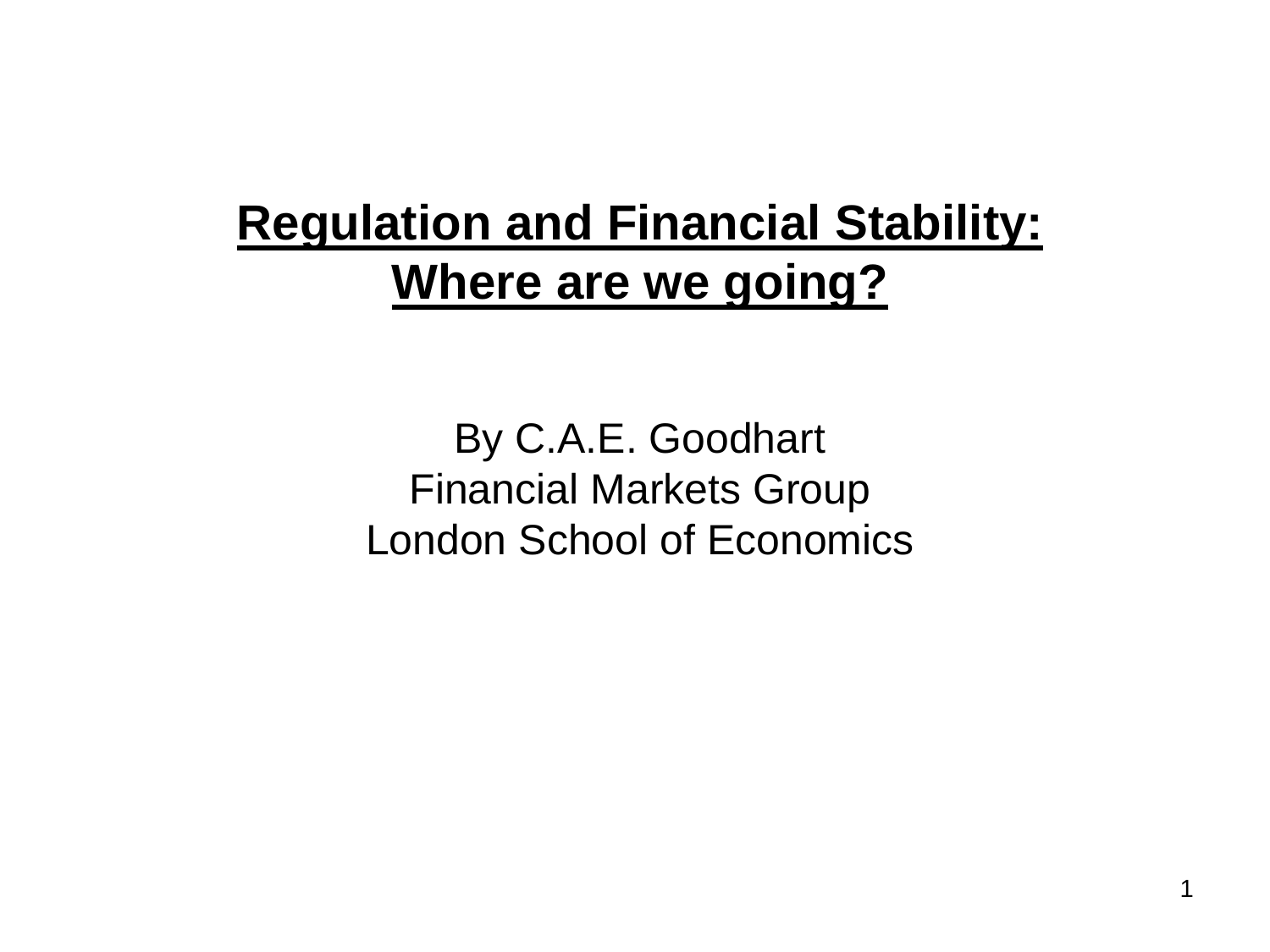## Some History

- Banks go bust because they run out of money, not because they become balance sheet insolvent. Dexia, Icelandic banks.
- So earliest regulations on cash and liquidity ratios, not capital ratios. 19th century until 1970s. Consistency between financial stability and control of M, via money multiplier.
- Capital acts as a protection to other creditors in the event of bankruptcy. Abandonment of unlimited liability in 19th century; replaced by transparency and market discipline.
- 2 • System transformed by growth of international wholesale markets in 1960s/70s, plus IT. Euro-\$ market. Funding liquidity replaces asset liquidity. Formation BCBS.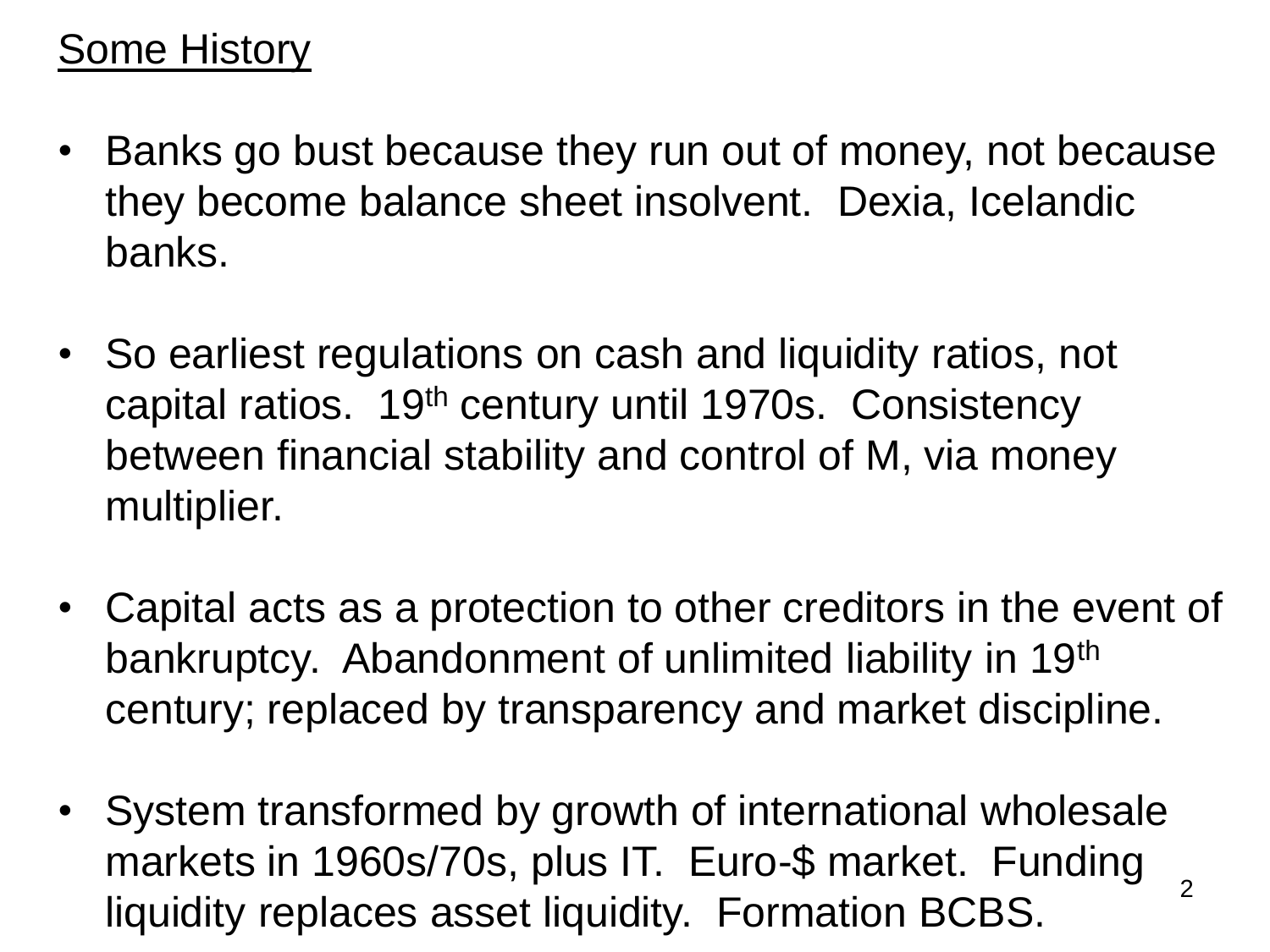#### Capital Ratios

- Capital ratios declined steadily since 19<sup>th</sup> century. Interest rate tax deductability and focus on ROE; shift from mutual/partnerships to profit maximising Ltd Companies.
- Oil shock leads to intermediation between oil producing and oil importing EMEs in 1970s in euro-\$s. Post Volcker crisis 1979-81, MAB.
- US city centre banks bust. Congress angry. Level-playingfield. Volcker (+UK) put pressure on BCBS.
- Basel I Accord 1988. Ratio of Tier 1 and Tier 2 capital to RWAs. What was ratio meant to be? Norm, standard or minimum? Buckets were not finely calibrated. Securitisation. Basel II.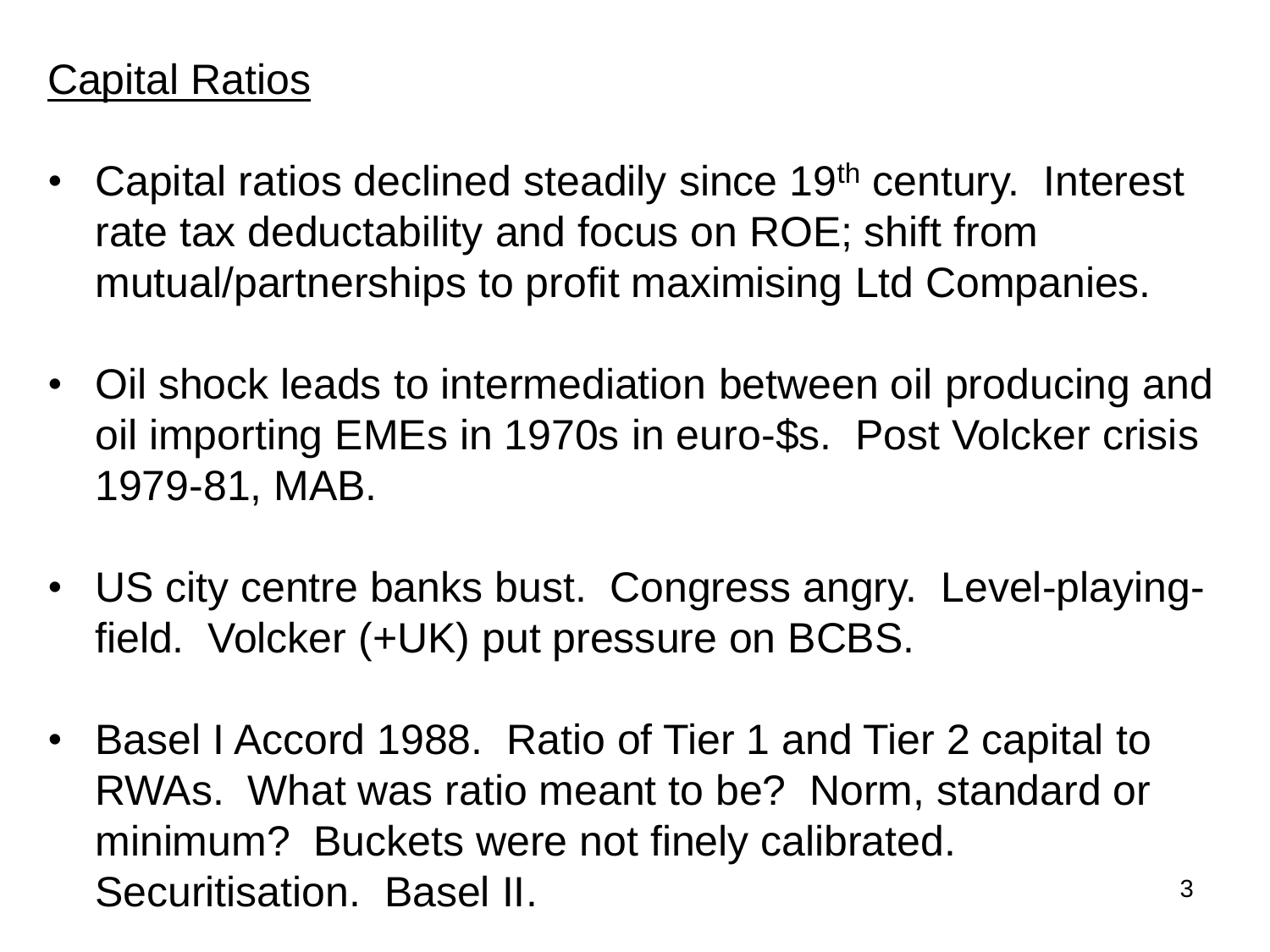## **Crisis**

- Risk weights politically chosen, mortgages, sovereign debt. Capital requirements eroded. US and European differences manipulated. Mark to Market accounting.
- Result. European banks had core tier 1 equity of about  $2\frac{1}{2}\%$  of RWA, 1 $\frac{1}{2}\%$  of total assets (UBS).
- Banks all appeared strong in August 2007, but actually were extremely exposed to asset class down-turn. Drying up of liquidity and fire sales. Maturity mismatch worsens as crisis deepens.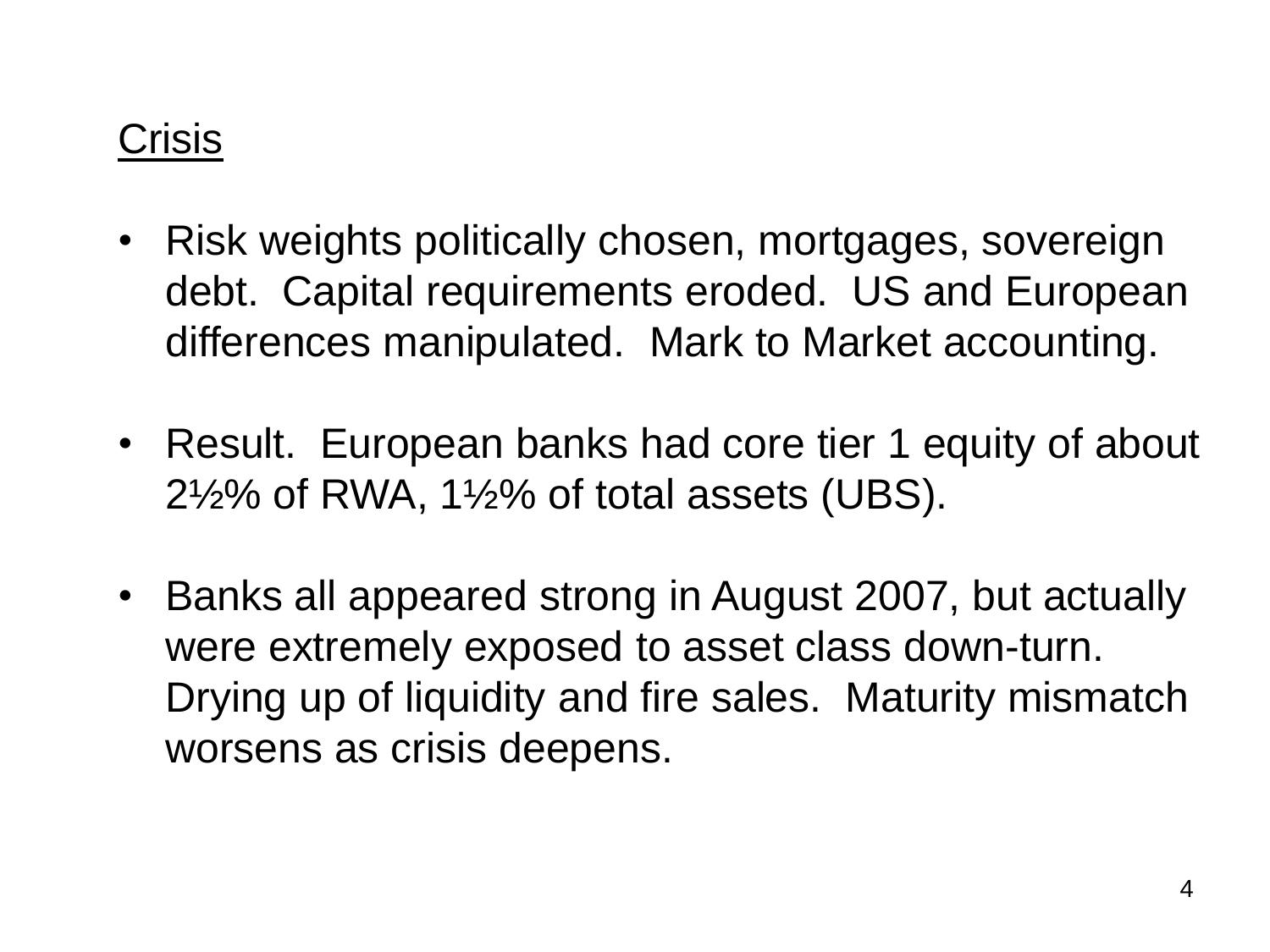#### Response

- 'That must not happen again.' Much more equity, 9% by June 2012, EBA. Also shift in RWA for trading book.
- But CEOs do not (cannot) issue equity. Book to market value; debt overhang; ROE.
- Why US stress test was so much better than European one.
- Cause of crisis was basic banking/ property bubble, but criticism of banks' complex trading, prop trades, synthetic CDOs, etc. Plus obscene remuneration.
- Effects. Deleveraging, especially in Europe. Covert protectionism and fragmentation back into national systems. NSFR still to come. Loan to deposit ratio.